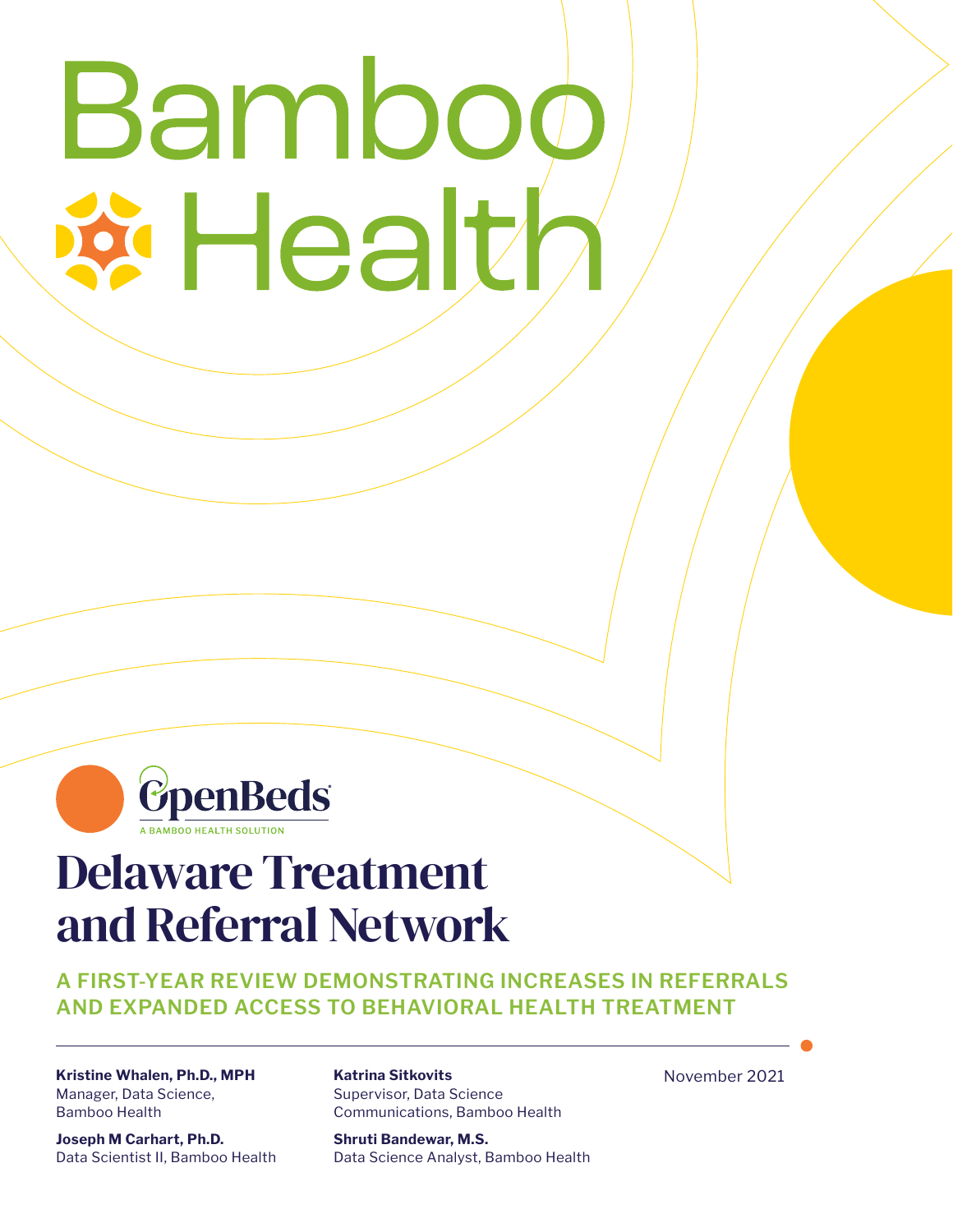# Table of **Contents**

# 04

**COMMONLY CITED BARRIERS**

# 05

**NETWORK GROWTH AND UTILIZATION**

# 08

**PATIENT REFERRAL ATTRIBUTES**

# 10

**DEMOGRAPHICS: DISTRIBUTION OF DIFFICULT TO TREAT MEDICAL CONDITIONS AND VOLUNTARY VS. NON-VOLUNTARY REFERRALS**

# 11

**DEMOGRAPHICS: METHOD OF PAYMENT**

# 12

**FUTURE CONSIDERATIONS**

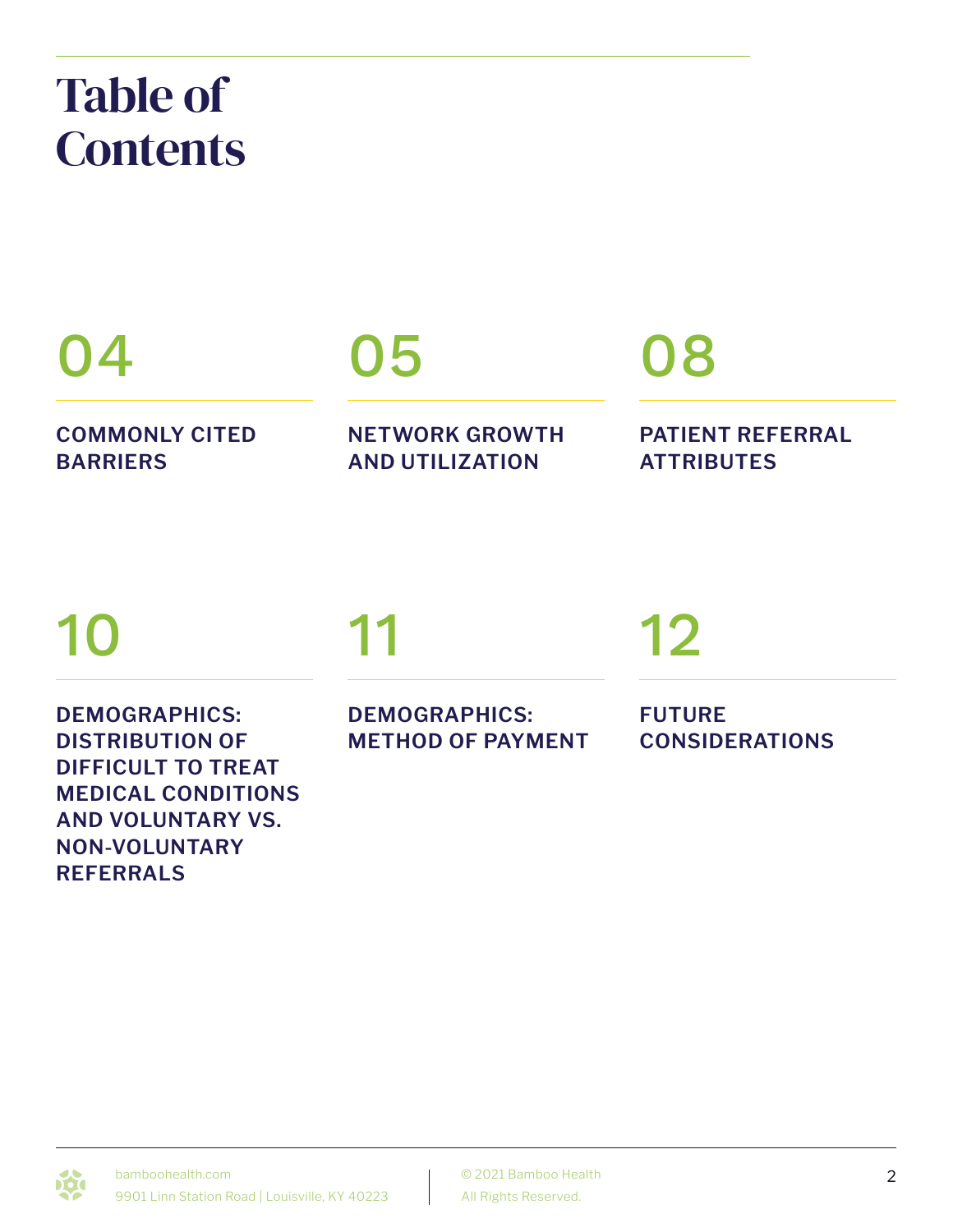# Delaware Treatment and Referral Network

### **INITIAL REVIEW DEMONSTRATES INCREASED REFERRALS AND ACCESS TO TREATMENT**

**The State of Delaware has less than one million people and ranks just 45th in population. The opioid epidemic, however, has hit Delaware just as hard—if not harder—than its more populous neighboring states.**

According to the latest data, Delaware has the nation's second-highest drug overdose mortality rate at **43.8 per 100,000 people, accounting for 401 deaths in 2018** (CDC National Center for Health Statistics, 2020). With an opioid prescribing rate significantly higher than the national average—**60.6 prescriptions for every 100 persons compared to 51.4**—it is no surprise that opioids were the cause of 355 of those 401 deaths (National Institute on Drug Abuse, 2020).

Because substance use disorder and mental health issues are inextricably linked, Delaware's Division of Substance Abuse and Mental Health needed a referral system that encompassed the entire continuum of behavioral health services. In the shadow of Delaware's opioid epidemic, the Division's efforts coalesced around a goal of finding the most effective process for connecting individuals with appropriate services as quickly as possible. To accomplish this goal, the Division would first need to overcome long-standing barriers.

*The Division built DTRN using OpenBeds, a cloud-based application that identifies, unifies, and tracks behavioral health resources to create a single, shared network.* 

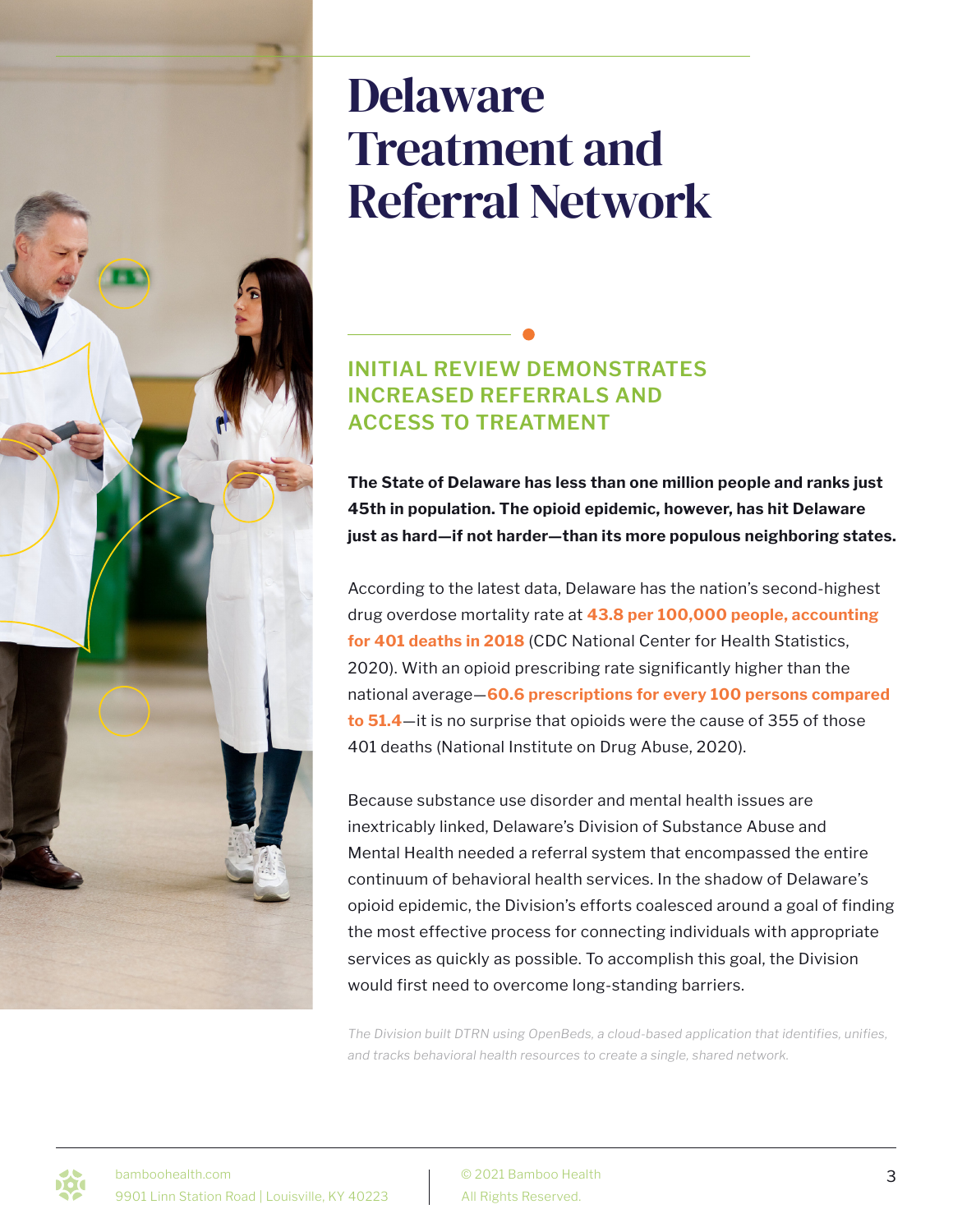

The Division built DTRN using OpenBeds, a cloud-based application that identifies, unifies, and tracks behavioral health resources to create a single, shared network.

## **COMMONLY CITED BARRIERS**

- Determining the appropriate type of treatment and setting, and whether a patient meets a particular treatment provider's admission criteria;
- Determining a treatment provider's capacity and availability requiring multiple attempts to contact providers and delaying referrals by hours and sometimes days; and,
- Communication difficulties between the referring entity and the treatment provider, causing increased wait times and decreasing a patient's likelihood of successful admission to a treatment program.

**To mitigate these barriers, the Division partnered with healthcare technology consulting firm HEALTHe Insights to launch a digital referral system known as the Delaware Treatment and Referral Network or DTRN in 2018. The Division designed the DTRN to expedite client referral and admission to behavioral health programs by eliminating the manual processes that had previously caused delays.**

The Division and HEALTHe Insights Consulting chose OpenBeds to power DTRN. The OpenBeds application facilitates rapid digital referrals and fosters collaboration among mental health, substance use disorder, and medical providers. Frustrated by the inefficient manual processes required to refer patients to appropriate specialized treatment programs, Nishi Rawat, M.D., a critical care physician, created OpenBeds.

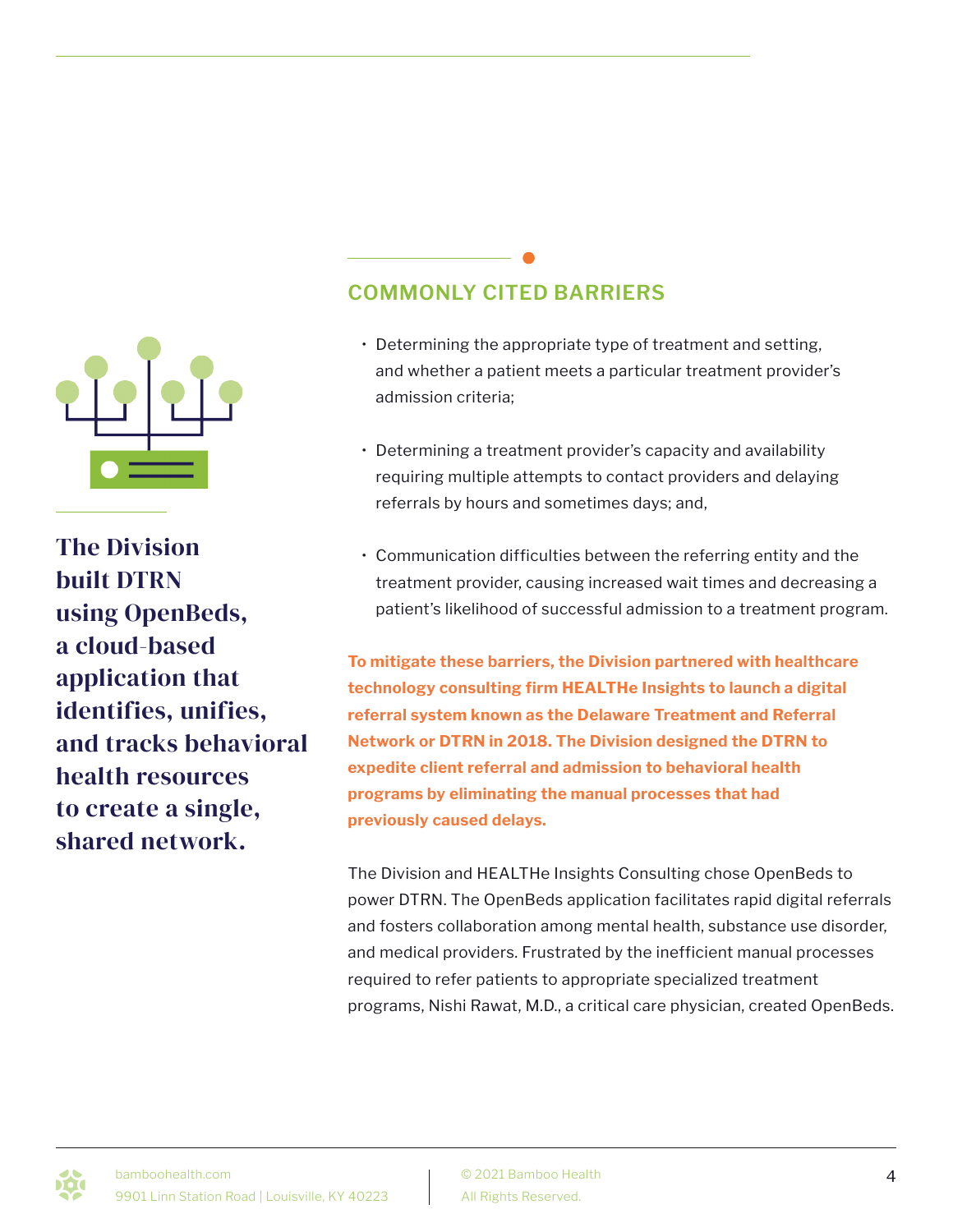The DTRN's automated system, powered by OpenBeds, provides a continuously-available online inventory of services to help clinicians deliver patients with needed services. With the available services identified, a referring care team can easily match a patient with a program offering an appropriate level of care. The DTRN's electronic referral process allows both sending and receiving care teams to triage a patient's needs before their transfer occurs. The DTRN meets a patient's need for prior authorization or peer support before the patient's transfer, creating the smoothest transition experience possible.

A team of data scientists with Bamboo Health (formerly Appriss Health), the parent company of OpenBeds, reviewed data from the DTRN's first year of operation, including network utilization, referral patterns, and patient referral attributes. **The data points to a statewide increase in referrals to treatment and reduced referral times.**

### **NETWORK GROWTH AND UTILIZATION**

Before the launch of the DTRN, a referral to a behavioral health treatment program involved phone calls, faxes, and emails. This confusing and time-intensive process resulted in patients falling through the cracks. Leading up to the DTRN launch in October of 2018, the Division made extensive outreach efforts to providers to encourage their participation in the DTRN. The Division's efforts included offering technical assistance to service providers throughout the onboarding process. These efforts resulted in the successful and widespread early adoption of the DTRN. Just hours after launch, thirteen service providers were using the DTRN to connect patients to appropriate care. **In its first week, DTRN facilitated 95 patient/client referrals. Within a year, DTRN had facilitated 20,924 treatment referrals through the OpenBeds system.**



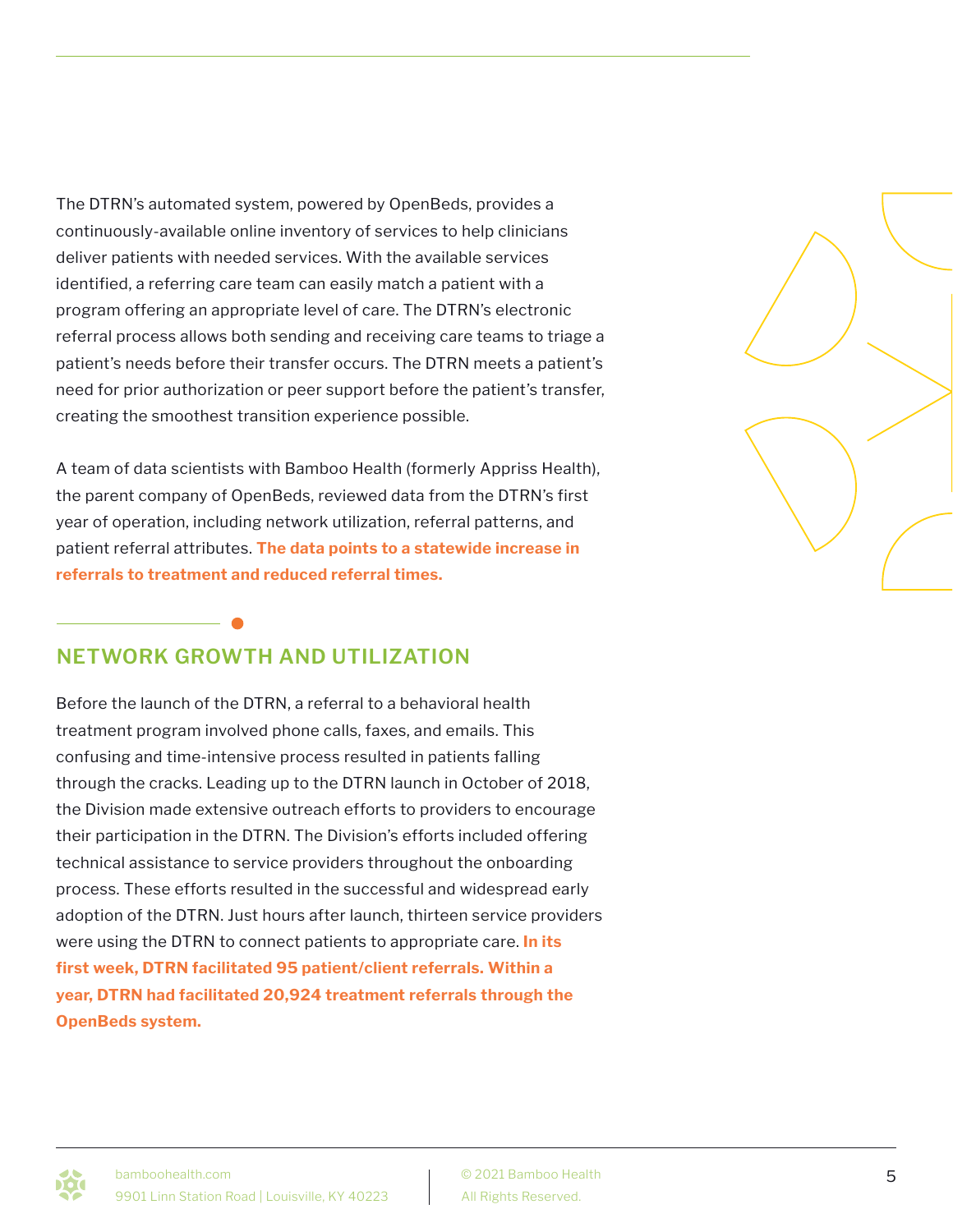|                                                | Criminal<br>Justice      | Inpatient | Outpatient | Other*         | <b>Total</b> |
|------------------------------------------------|--------------------------|-----------|------------|----------------|--------------|
| <b>Refers</b><br>patients only                 | 2,152                    | 7,096     | 549        | 212            | 10,009       |
| <b>Both refers</b><br>and receives<br>patients | $\overline{\phantom{0}}$ | 8,563     | 2,348      | $\overline{4}$ | 10,915       |
| <b>Total</b>                                   | 2,152                    | 15,659    | 2,897      | 216            | 20,924       |

 $\sim$  1

#### **NUMBER OF REFERRALS REQUESTED BY SERVICE TYPE AND ORGANIZATION TYPE**  $\mathbf{L}^{\mathrm{eff}}$

 $\mathbf{I}$ 

As shown in the table below, **nearly 75% of all requested referrals involved inpatient services, with 15,569 inpatient referrals requested in the first year.** During the first year, inpatient service providers received an average of 602 referrals each.

The DTRN increased active, distinct users 264% from Oct. 2018 to Sept. 2019.

### **NUMBER OF ACTIVE ORGANIZATIONS BY SERVICE TYPE**

|                                                | Criminal<br>Justice | Inpatient | Outpatient     | Other*  | <b>Total</b> |
|------------------------------------------------|---------------------|-----------|----------------|---------|--------------|
| <b>Refers</b><br>patients only                 | 6                   | 17        | $\overline{4}$ | 2       | 29           |
| <b>Both refers</b><br>and receives<br>patients | $\mathbf 0$         | 8         | 14             | $\,1\,$ | 23           |
| <b>Receives</b><br>patients only               | $\overline{0}$      | 5         | 5              | 8       | 18           |
| <b>Total</b>                                   | 6                   | 30        | 23             | 11      | 70           |



The average number of distinct users per referring organization was 6.03 over the study period.

*\*Other refers to the following service types: group homes, behavioral health assessment centers, peer support, and recovery organizations. Some organizations offer multiple services.*

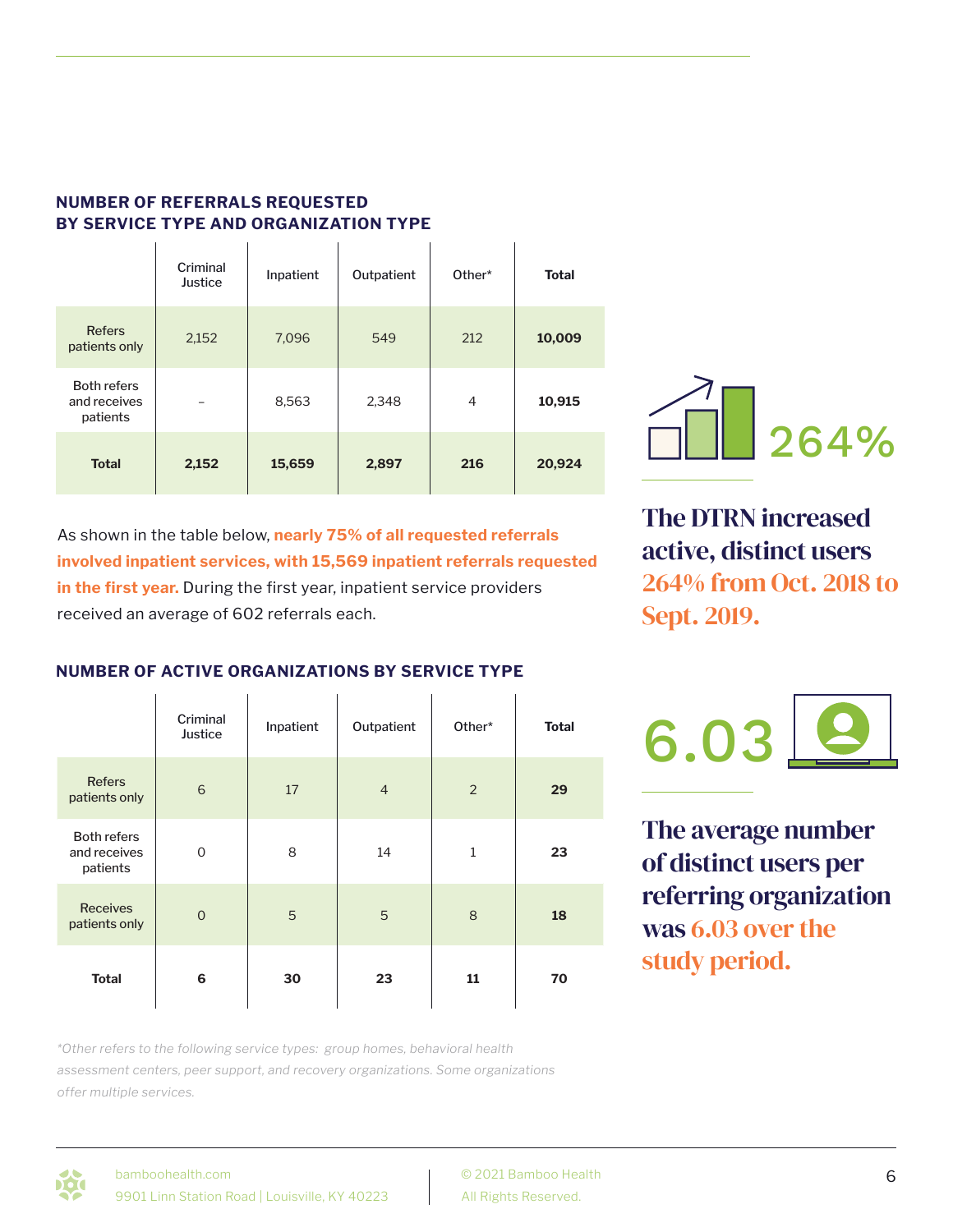

**NUMBER OF REFERRALS MADE BY REFERRING ORGANIZATIONS BY MONTH**

The graphic above demonstrates steady growth in the number of referrals made by referring organizations each month. **The average referrals per organization ranged from 35.3 to 71.5, and the month-to-month growth rate was 2.8%,** calculated as a compound monthly growth rate.

Organizational and user referral patterns revealed considerable increases over 12 months.

Additionally, data suggests the DTRN improved response rates to referral requests. **Receiving organizations acknowledging a referral within 30 minutes or less increased over time ranging from 40% to 65%.** The number of distinct services offered among all active receiving organizations grew from 40 in October 2018 to 109 by October 2019, representing a **173% increase**. The number of services provided by receiving organizations ranged from one to twelve, which moderately correlated with the number of referrals received.



The percentage of referring organizations requesting referrals increased from 14% to 59% over a 12-month period, and 60% of all referring organizations made at least 1 referral request each week.

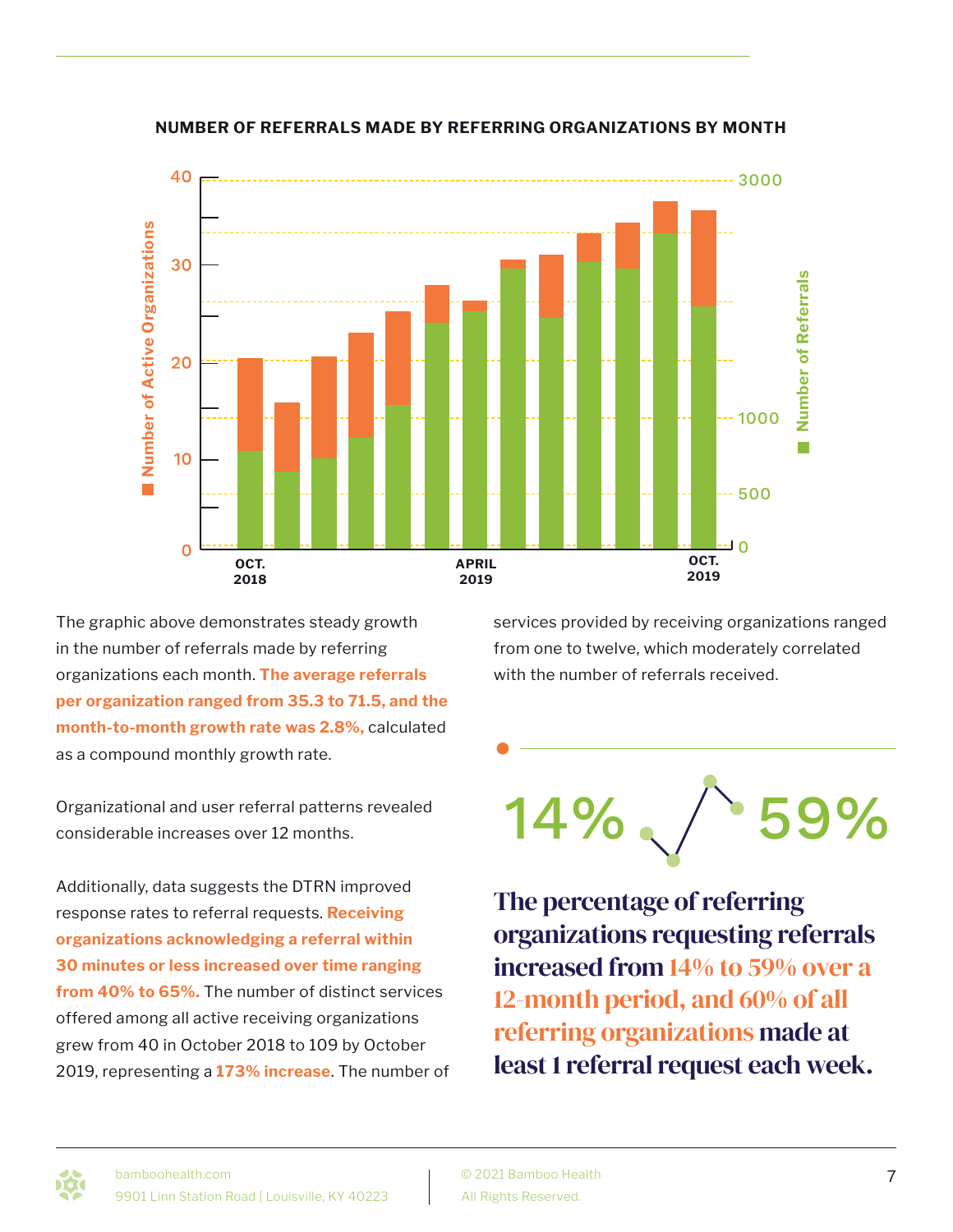# **PATIENT REFERRAL ATTRIBUTES**

### **PATIENTS' AGE**

| <b>Attribute</b>        |       | Criminal<br>Justice | Inpatient | Outpatient | Other*       | <b>Total</b> |
|-------------------------|-------|---------------------|-----------|------------|--------------|--------------|
| <b>Adult</b>            | Freq. | 2,146               | 14,781    | 2,855      | 209          | 19,991       |
| Only                    | Pct   | 10%                 | 71%       | 14%        | 1%           | 96%          |
| <b>Children</b>         | Freq. | $\Omega$            | 95        | $\Omega$   | $\mathbf{1}$ | 96           |
| 12 & Under Only         | Pct   | 0%                  | 0%        | 0%         | 0%           |              |
| <b>Multiple Options</b> | Freq. | $\overline{4}$      | 34        | 15         | $\Omega$     | 53           |
| <b>Selected</b>         | Pct   | 0%                  | 0%        | 0%         | 0%           |              |
| Youth                   | Freq. | 2                   | 749       | 27         | 6            | 784          |
| 13 to 17 Only           | Pct   | 0%                  | 4%        | 0%         | 0%           | 4%           |
| <b>Total</b>            | Freq. | 2,152               | 15,659    | 2,897      | 216          | 20,924       |
|                         | Pct   | 10%                 | 75%       | 14%        | 1%           | 100%         |

# Adult 96%

Demographic data of patients in need of treatment indicates that 96% of referrals were for adult patients...

### **PATIENTS' GENDER**

| <b>Attribute</b>        |       | Criminal<br>Justice | Inpatient | Outpatient   | Other*       | <b>Total</b> |
|-------------------------|-------|---------------------|-----------|--------------|--------------|--------------|
| <b>Male</b>             | Freq. | 1,479               | 9,210     | 1,803        | 112          | 12,604       |
| Only                    | Pct   | 7%                  | 44%       | 9%           | 1%           | 61%          |
| Female                  | Freq. | 669                 | 6,320     | 1,079        | 103          | 8,171        |
| Only                    | Pct   | 3%                  | 30%       | 5%           | 0%           | 39%          |
| <b>Multiple Options</b> | Freq. | $\overline{4}$      | 34        | 15           | $\mathbf{O}$ | 53           |
| <b>Selected</b>         | Pct   | 0%                  | 0%        | 0%           | 0%           |              |
| No Option               | Freq. | $\Omega$            | 95        | $\mathbf{O}$ | $\mathbf{1}$ | 96           |
| <b>Selected</b>         | Pct   | 0%                  | 0%        | 0%           | 0%           |              |
| <b>Total</b>            | Freq. | 2,152               | 15,659    | 2,897        | 216          | 20,924       |
|                         | Pct   | 10%                 | 75%       | 14%          | $1\%$        | 100%         |

# Male 61%

...and more than 61% of referrals were for males requiring inpatient treatment.

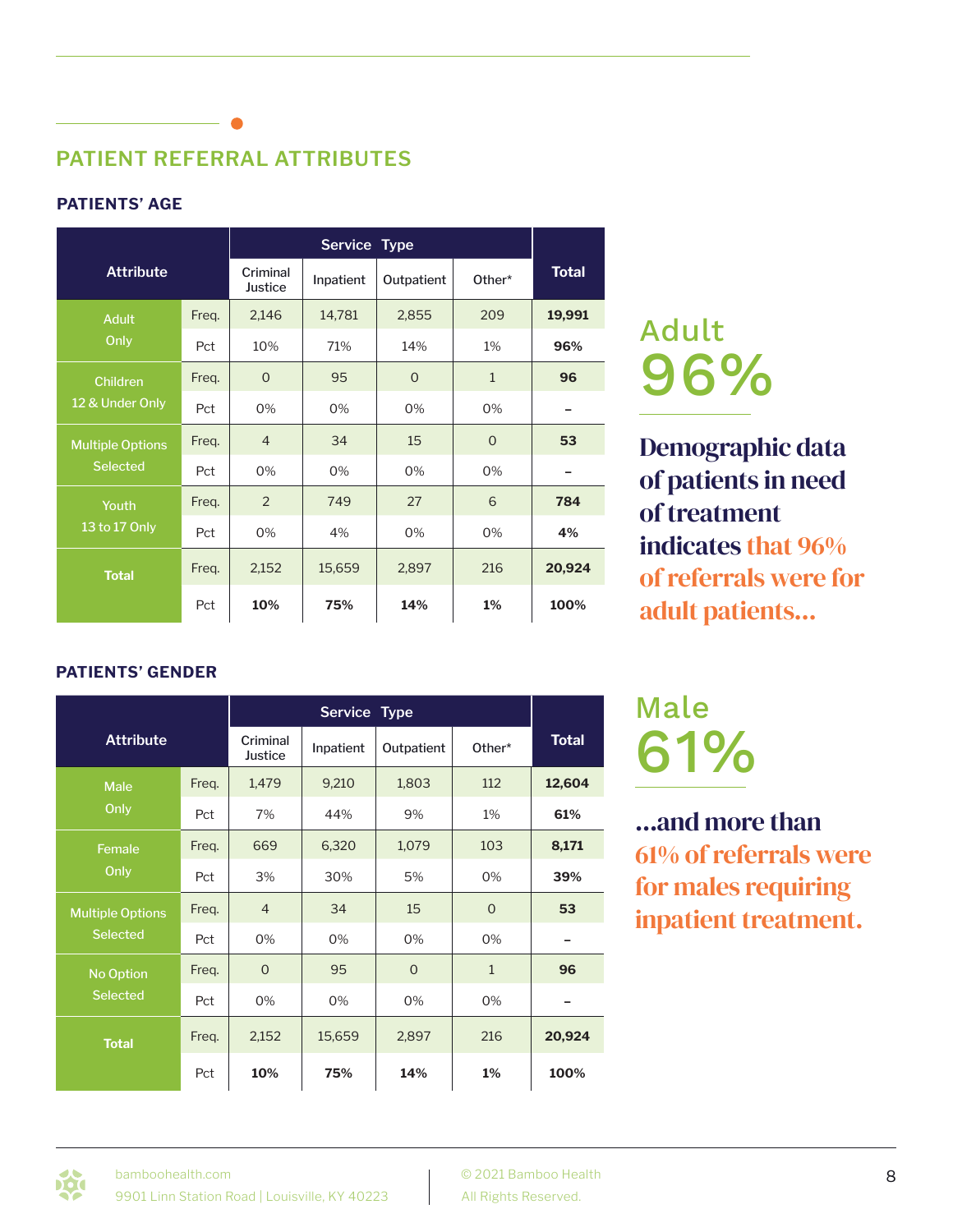

Alcohol, opioids, and cannabis were the most prevalent substances used by patients in referrals citing substance use. Most referrals cited the use of five or more substances.

48%

48% of referrals citing substance use did not indicate a specific substance.

#### **SUBSTANCES USED**

|                         |       |                     | Service Type |                     |                     |                          |
|-------------------------|-------|---------------------|--------------|---------------------|---------------------|--------------------------|
| <b>Attribute</b>        |       | Criminal<br>Justice | Inpatient    | Outpatient          | Other*              | <b>Total</b>             |
| <b>Not</b>              | Freq. | 409                 | 8,784        | 594                 | 120                 | 9,907                    |
| <b>Disclosed</b>        | Pct   | 2%                  | 42%          | 3%                  | 1%                  | 48%                      |
| More Than One           | Freq. | 887                 | 2,032        | 626                 | 27                  | 3,572                    |
| <b>Substance Listed</b> | Pct   | 4%                  | 10%          | 3%                  | 0%                  | 17%                      |
| <b>Alcohol</b>          | Freq. | 152                 | 2,073        | 678                 | 21                  | 2,924                    |
|                         | Pct   | 1%                  | 10%          | 3%                  | 0%                  | 14%                      |
| <b>Opioid-Related</b>   | Freq. | 398                 | 1,509        | 727                 | 24                  | 2,658                    |
|                         | Pct   | 1%                  | 7%           | 3%                  | 0%                  | 11%                      |
| Cannabis                | Freq. | 127                 | 573          | 146                 | 10                  | 856                      |
|                         | Pct.  | 1%                  | 3%           | 1%                  | 0%                  | 5%                       |
| Cocaine                 | Freq. | 136                 | 412          | 86                  | $\overline{7}$      | 641                      |
|                         | Pct   | 1%                  | 2%           | 0%                  | 0%                  | 3%                       |
| <b>Benzodiazepines</b>  | Freq. | $\overline{4}$      | 75           | 9                   | $\overline{O}$      | 88                       |
|                         | Pct   | 0%                  | 0%           | 0%                  | 0%                  |                          |
| Methamphetamines        | Freq. | 21                  | 45           | 11                  | $\mathbf 0$         | 77                       |
|                         | Pct   | 0%                  | 0%           | 0%                  | 0%                  | ÷                        |
| <b>PCP</b>              | Freq. | 11                  | 42           | 15                  | $\mathsf{O}\xspace$ | 68                       |
|                         | Pct   | 0%                  | 0%           | 0%                  | 0%                  | $\overline{\phantom{0}}$ |
| <b>Tobacco</b>          | Freq. | 4                   | 32           | $\overline{2}$      | 5                   | 43                       |
|                         | Pct   | 0%                  | 0%           | 0%                  | 0%                  |                          |
| <b>Hallucinogens</b>    | Freq. | $\mathbf{O}$        | 27           | 3                   | $\mathbf{O}$        | 30                       |
|                         | Pct   | 0%                  | 0%           | 0%                  | 0%                  | -                        |
| <b>Stimulants</b>       | Freq. | $\mathbf{1}$        | 28           | $\mathsf O$         | $1\,$               | 30                       |
|                         | Pct   | 0%                  | 0%           | 0%                  | 0%                  | $\overline{\phantom{0}}$ |
| <b>Inhalants</b>        | Freq. | $\overline{2}$      | 26           | $\overline{0}$      | $\mathbf{O}$        | 28                       |
|                         | Pct   | 0%                  | 0%           | 0%                  | 0%                  | -                        |
| Dextromethorohan        | Freq. | $\mathsf{O}\xspace$ | $\mathbf{1}$ | $\mathsf{O}\xspace$ | $\mathbf 1$         | $\overline{\mathbf{2}}$  |
|                         | Pct   | 0%                  | 0%           | 0%                  | 0%                  |                          |
| <b>Total</b>            | Freq. | 2,152               | 15,659       | 2,897               | 216                 | 20,924                   |
|                         | Pct   | 10%                 | 75%          | 14%                 | 1%                  | 100%                     |

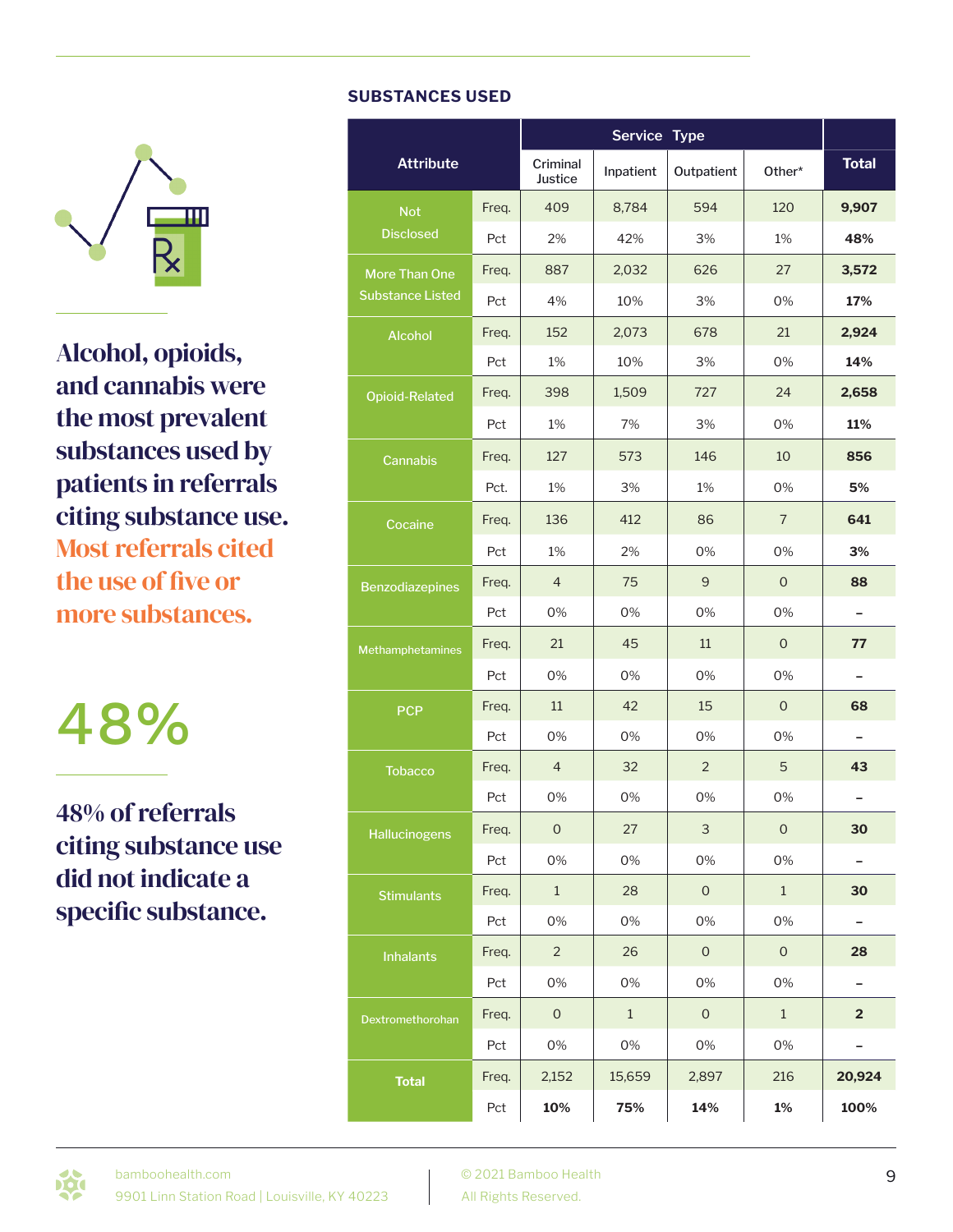### **DEMOGRAPHICS: DISTRIBUTION OF DIFFICULT TO TREAT MEDICAL CONDITIONS AND VOLUNTARY VS. NON-VOLUNTARY REFERRALS**

| <b>Attribute</b>                   |       | Criminal<br>Justice | Inpatient | Outpatient     | Other*       | <b>Total</b> |
|------------------------------------|-------|---------------------|-----------|----------------|--------------|--------------|
| <b>Not</b>                         | Freq. | 1,883               | 13,615    | 2,718          | 153          | 18,369       |
| Reported                           | Pct   | 9%                  | 65%       | 13%            | 1%           | 88%          |
| <b>Active</b>                      | Freq. | 119                 | 1,215     | 87             | 42           | 1,463        |
| <b>Psychosis</b>                   | Pct   | $1\%$               | 6%        | $0\%$          | $0\%$        | 7%           |
| <b>Complex Medical</b>             | Freq. | 99                  | 519       | 85             | 11           | 714          |
| Condition(s)                       | Pct   | 0%                  | 3%        | $0\%$          | $0\%$        | 3%           |
| Intellectual/                      | Freq. | 33                  | 222       | $\overline{7}$ | 9            | 271          |
| Developmental<br><b>Disability</b> | Pct   | 0%                  | 1%        | $0\%$          | $0\%$        | 1%           |
| <b>More Than One</b>               | Freq. | 18                  | 88        | $\Omega$       | $\mathbf{1}$ | 107          |
| <b>Condition Listed</b>            | Pct   | 0%                  | 0%        | $0\%$          | $0\%$        | 1%           |
| <b>Total</b>                       | Freq. | 2,152               | 15,659    | 2,897          | 216          | 20,924       |
|                                    | Pct   | 10%                 | 75%       | 14%            | 1%           | 100%         |

### **DIFFICULT TO PLACE MEDICAL CONDITIONS**

Active psychosis was the most prevalent 'difficult to place' patient condition cited by providers.



The DTRN, utilizing the platform provided by OpenBeds, helps the Division and its service providers identify service gaps, target funding, evaluate programs, and provide essential services to Delawareans.

### **NATURE OF TREATMENT REFERRAL**

| <b>Attribute</b> |       | Criminal<br>Justice | Inpatient | Outpatient | Other* | <b>Total</b> |
|------------------|-------|---------------------|-----------|------------|--------|--------------|
| <b>Voluntary</b> | Freq. | 1,506               | 7,941     | 2,405      | 162    | 12,014       |
|                  | Pct   | 7%                  | 38%       | 12%        | 1%     | 57%          |
| Non-Voluntary    | Freq. | 646                 | 7,718     | 492        | 54     | 8,910        |
|                  | Pct   | 3%                  | 37%       | 2%         | 0%     | 43%          |
| <b>Total</b>     | Freq. | 2,152               | 15,659    | 2,897      | 216    | 20,924       |
|                  | Pct   | 10%                 | 75%       | 14%        | $1\%$  | 100%         |

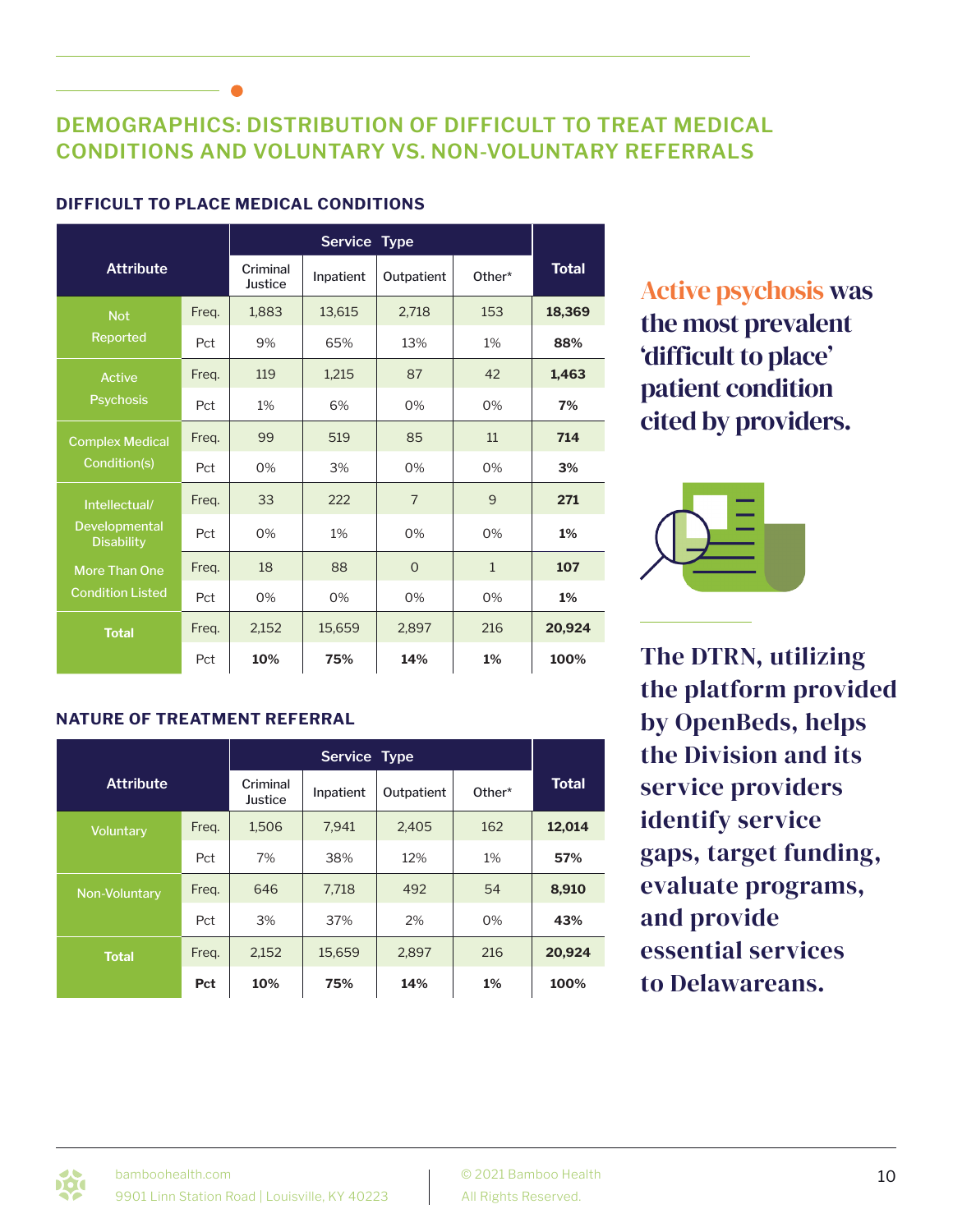# **DEMOGRAPHICS: METHOD OF PAYMENT**

#### **METHOD OF PAYMENT**

| <b>Attribute</b>        |       | Criminal<br>Justice | Inpatient | Outpatient | Other*         | <b>Total</b>             |
|-------------------------|-------|---------------------|-----------|------------|----------------|--------------------------|
| <b>Medicaid</b>         | Freq. | 1,521               | 6,531     | 1,657      | 82             | 9,791                    |
|                         | Pct   | 7%                  | 31%       | 8%         | 0%             | 47%                      |
| <b>No</b>               | Freq. | 404                 | 3,689     | 450        | 33             | 4,576                    |
| <b>Insurance</b>        | Pct   | 2%                  | 18%       | 2%         | 0%             | 22%                      |
| <b>Medicare</b>         | Freq. | 32                  | 2,093     | 185        | 26             | 2,336                    |
|                         | Pct   | 0%                  | 10%       | 1%         | 0%             | 11%                      |
| <b>Private Health</b>   | Freq. | 55                  | 1,614     | 191        | 34             | 1,894                    |
| <b>Insurance</b>        | Pct   | 0%                  | 8%        | 1%         | 0%             | 9%                       |
| More Than One           | Freq. | 120                 | 596       | 323        | $\overline{2}$ | 1,401                    |
| <b>MOP Listed</b>       | Pct.  | 1%                  | 5%        | 2%         | 0%             | 7%                       |
| Self-Pay                | Freq. | 13                  | 598       | 80         | 38             | 729                      |
|                         | Pct   | 0%                  | 3%        | 0%         | 0%             | 3%                       |
| <b>Federal Military</b> | Freq. | $\mathbf{1}$        | 96        | 3          | $\Omega$       | 100                      |
| <b>Insurance</b>        | Pct   | 0%                  | 0%        | 0%         | 0%             | $\overline{\phantom{0}}$ |
| <b>Sliding-Fee</b>      | Freq. | 6                   | 82        | 8          | $\mathbf{1}$   | 97                       |
| <b>Scale</b>            | Pct   | 0%                  | 0%        | 0%         | 0%             |                          |
| <b>Total</b>            | Freq. | 2,152               | 15,659    | 2,897      | 216            | 20,924                   |
|                         | Pct   | 10%                 | 75%       | 14%        | 1%             | 100%                     |

© 2021 Bamboo Health All Rights Reserved.

Data also indicated Medicaid as the most common payor among patients across all service types.

*Medicaid.gov - Keeping America Healthy*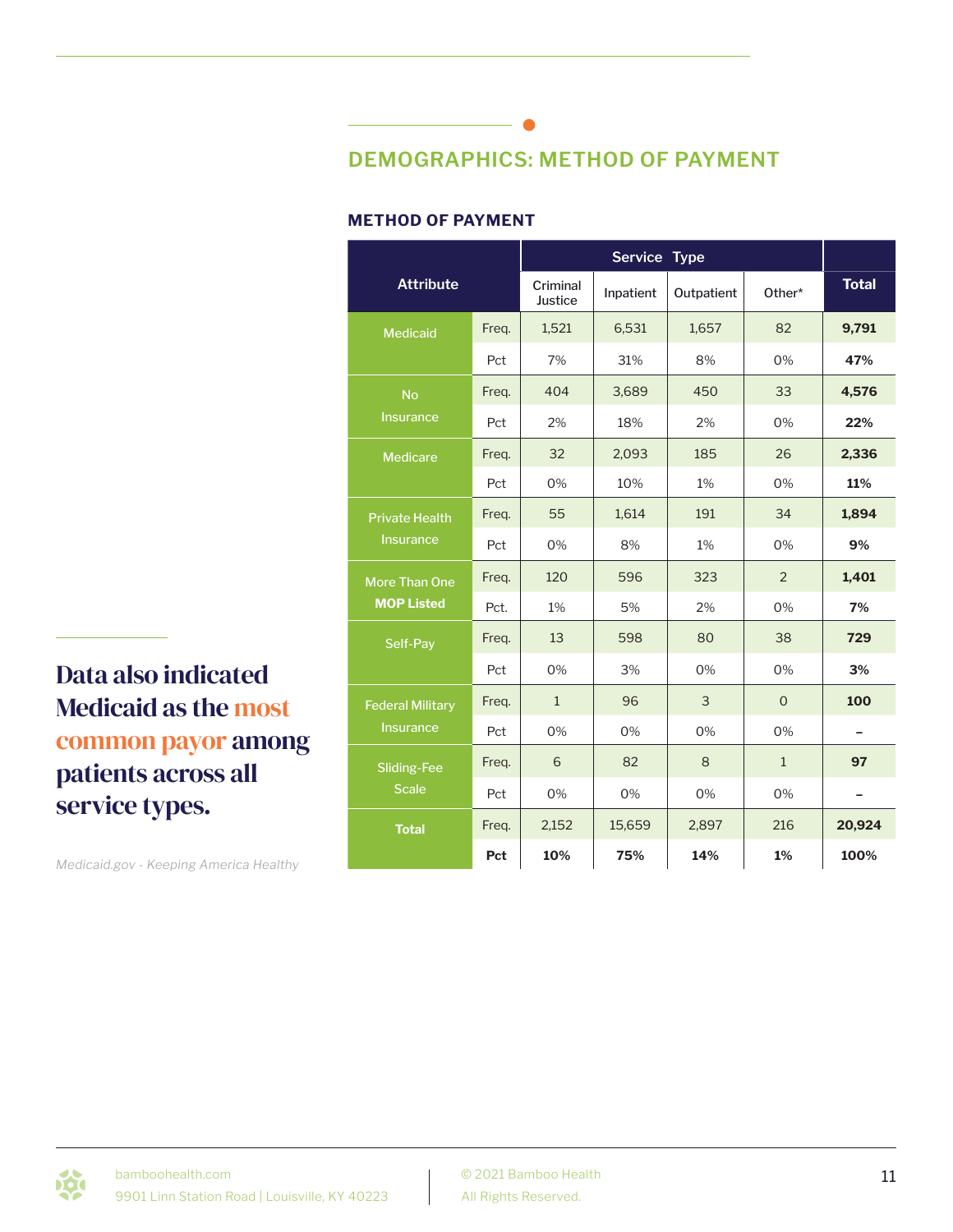| <b>Attribute</b> |       | <b>Criminal Justice</b> | Inpatient      | Outpatient  | Other*         | <b>Total</b>            |
|------------------|-------|-------------------------|----------------|-------------|----------------|-------------------------|
| $\mathbf 1$      | Freq. | 2,032                   | 14,703         | 2,574       | 214            | 19,523                  |
|                  | Pct   | 10%                     | 70%            | 12%         | $1\%$          | 93%                     |
| $\overline{2}$   | Freq. | 40                      | 496            | 35          | $\overline{2}$ | 573                     |
|                  | Pct   | $0\%$                   | 2%             | $0\%$       | 0%             | 3%                      |
| $\overline{3}$   | Freq. | 13                      | $\overline{2}$ | $1\,$       | $\mathbf 0$    | 15                      |
|                  | Pct   | 0%                      | 0%             | 0%          | 0%             | -                       |
| $\overline{4}$   | Freq. | $\overline{2}$          | $\mathsf O$    | $\mathsf O$ | $\mathbf 0$    | $\overline{\mathbf{2}}$ |
|                  | Pct   | $0\%$                   | 0%             | 0%          | $0\%$          | $\qquad \qquad$         |
| $\overline{5}$   | Freq. | 65                      | 459            | 287         | $\mathbf 0$    | 811                     |
| or more          | Pct   | 0%                      | 2%             | $1\%$       | 0%             | 4%                      |
| <b>Total</b>     | Freq. | 2,152                   | 15,659         | 2,897       | 216            | 20,924                  |
|                  | Pct   | 10%                     | 75%            | 14%         | $1\%$          | 100%                    |

### **NUMBER OF PAYMENT METHODS ASSOCIATED WITH REFERRAL**

### **FUTURE CONSIDERATIONS**

For clinical staff, social workers, administrators, peers, and countless others who serve individuals with behavioral health conditions, DTRN has alleviated a significant administrative burden that takes time away from patients. DTRN is constantly evolving, and the lessons learned over the first year have proved invaluable in refining, enhancing, and improving this vital tool in Delaware's battle against the opioid epidemic.

Ongoing enhancements to the DTRN include deeper integrations with electronic medical records; integration with the NarxCare prescription drug monitoring program to increase the number of practitioners who can quickly identify and navigate

patients to treatment; the launch of a public-facing portal; refinement of communication processes with the introduction of a care coordination referral platform; implementation of a closed-loop function for providers to locate and refer no-show patients back to treatment; improvement in the quality of treatment referrals; and enrollment of additional providers.

Under the guidance of HEALTHe Insights, the Division created a steering committee to help guide usage and further development of the DTRN.